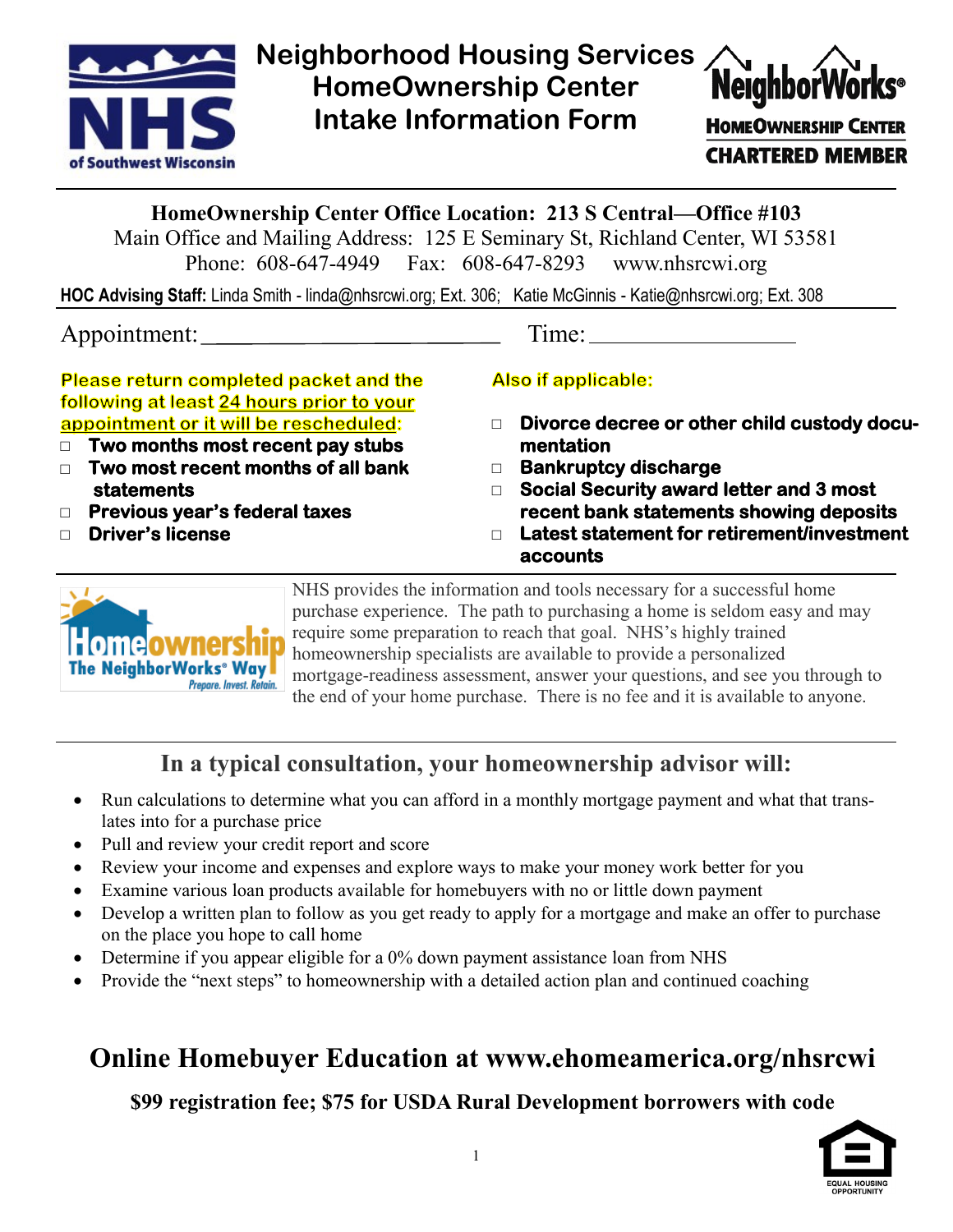#### **PRIVACY POLICY AND PRACTICES OF NEIGHBORHOOD HOUSING SERVICES OF SOUTHWEST WISCONSIN, INC.**

Neighborhood Housing Services of Southwest Wisconsin, Inc. values your trust and is committed to the responsible management, use, and protection of personal information. This notice describes our policy regarding the collection and disclosure of personal information. "Personal information" as used in this notice, means information that identifies an individual personally and is not otherwise publicly available information. It includes personal information such as credit history, income, employment history, financial assets, bank account information, and financial debts. It also includes your social security number and other information that you have provided us on any applications or forms that you have completed.

### *Information We Collect*

We collect personal information to support our lending operations and financial fitness counseling, and to assist you in shopping for and obtaining a home mortgage from a conventional lender. We collect personal information about you from the following sources:

Information that we receive from you on application or other forms,

Information about your transactions with us, our affiliates, or others,

Information we receive from a consumer reporting agency, and

Information we receive from personal/employment references, and any other sources necessary to verify customer details

## *Information We Disclose*

We may disclose the following kinds of personal information about you:

Information that we receive from you on applications or other forms, such as your name, address, social security number, employer, occupation, assets, debts, and income;

- Information about your transactions with us, our affiliates or others, such as your account balance, payment history, and parties to your transactions; and
- Information that we receive from a consumer reporting agency, such as your credit bureau reports, your credit history, and your creditworthiness.

## *To Whom We Disclose*

We may disclose your personal information to the following types of nonaffiliated third parties: Financial service providers, such as companies engaged in providing home mortgage or home equity loans, and Others, such as nonprofit organizations involved in community development, but only for program review, auditing, and research and oversight purposes.

We may also disclose personal information about you to third parties as permitted by law.

## *You May Opt-out of Certain Disclosures*

You have the opportunity to "opt-out" of disclosures of your non-public personal information to third parties (such as your creditors), that is, direct us not to make those disclosures. If you choose to "opt-out", we will not be able to answer questions from your creditors. If at any time you wish to "opt-out" or change your decision with regard to your "opt-out", you may call us at 608-647-4949.

## *Confidentiality and Security*

We restrict access to personal information about you to those of our employees who need to know that information to provide products and services to you and to help them do their jobs, including underwriting and servicing of loans, making loan decisions, assisting you in obtaining loans from others, and financial counseling. We maintain physical and electronic security procedures to safeguard the confidentiality and integrity of personal information in our possession and to guard against unauthorized access. We use locked files, user authentication and detection software to protect your information. In addition, our employees are trained in the importance of maintaining confidentiality and client privacy. Our safeguards comply with federal regulations to guard your personal information.

KEEP THIS PAGE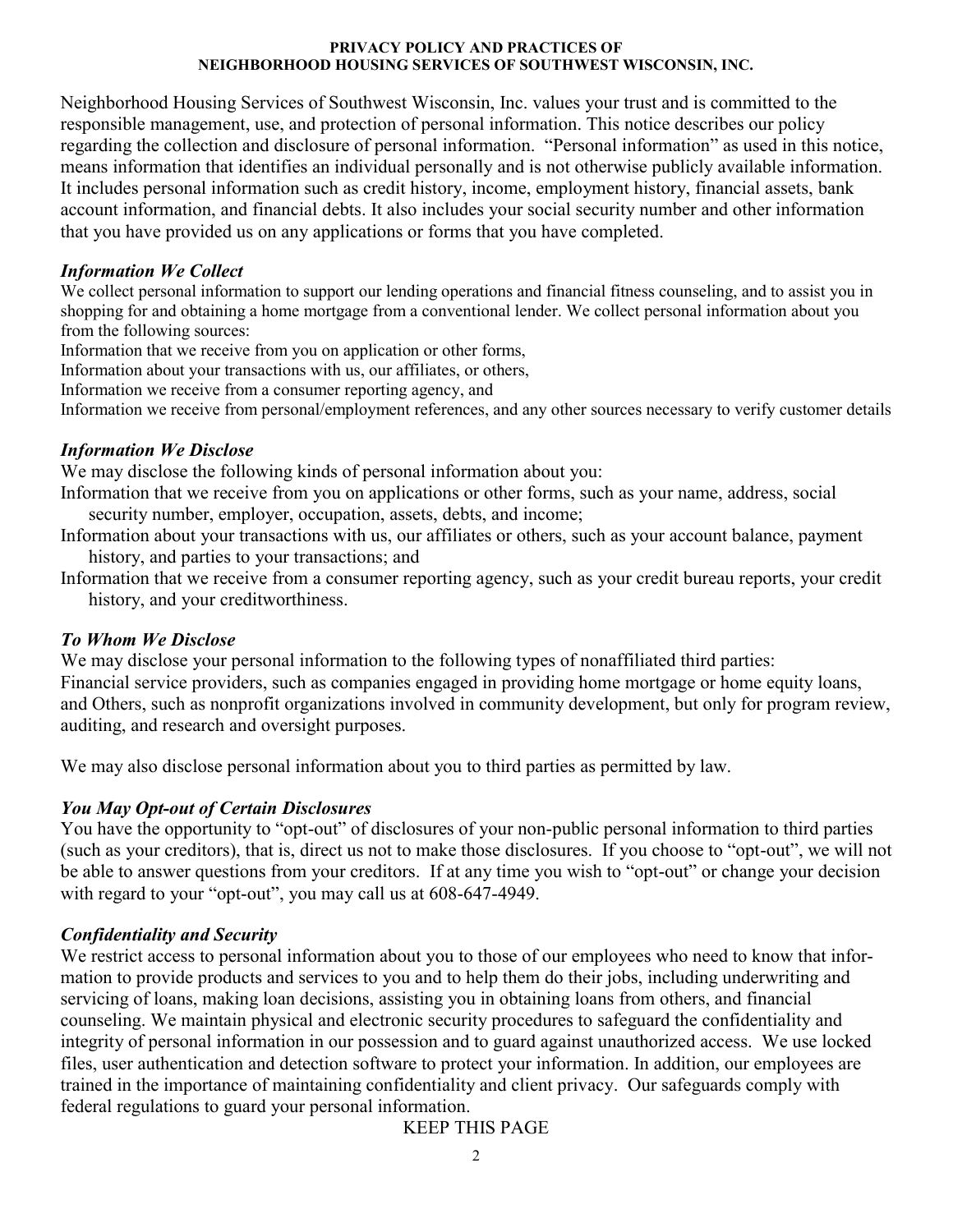# **NHS of Southwest Wisconsin Advising Agreement and Program Disclosure Statement**

Note: If you have an impairment, disability, language barrier, or otherwise require an alternative means of completing this form or accessing information about housing advising, please talk to your housing adviser about arranging alternative accommodations.

Neighborhood Housing Services of Southwest Wisconsin is a HUD-approved, non-profit, community development agency serving all of Richland County (with certain programs extending to all of Southwest Wisconsin). The Home-Ownership Center provides pre–home purchase education and individual advising, foreclosure intervention advising, reverse mortgage counseling, financial capability classes (periodically) and advising, and post purchase advising, as well as down payment assistance funds to qualifying borrowers. The NHS agency also consists of a Home Rehab Program, providing loans to low or moderate income homeowners to repair or rehab their homes, and the Park Hotel Senior Citizen Apartments. We serve all clients regardless of income, race, color, religion/creed, sex, national origin, age, family status, disability, or sexual orientation/gender identity. We administer our programs in conformity with local, state, and federal anti-discrimination laws, including the federal Fair Housing Act (42 USC 3600, et seq.).

*Purpose of Housing Advising:* I understand that the purpose of the housing advising program is to provide one-on-one consultation to help determine my mortgage readiness. The counselor will be available throughout the home loan/purchase process for additional advising.

**As a housing advisng program participant, please affirm your roles and responsibilities along with the following disclosures by signing and dating on the following page.**

| Adviser's Roles and Responsibilities                                                                                                                                                                                                                                                                                                                                                                                                                                                                                                                                                            | Client's Roles and Responsibilities                                                                                                                                                                                                                                                                                                                                                                                                                                                                                                                                               |
|-------------------------------------------------------------------------------------------------------------------------------------------------------------------------------------------------------------------------------------------------------------------------------------------------------------------------------------------------------------------------------------------------------------------------------------------------------------------------------------------------------------------------------------------------------------------------------------------------|-----------------------------------------------------------------------------------------------------------------------------------------------------------------------------------------------------------------------------------------------------------------------------------------------------------------------------------------------------------------------------------------------------------------------------------------------------------------------------------------------------------------------------------------------------------------------------------|
| Review your housing goal and your finances,<br>which includes your income, debts, assets, and<br>credit history.<br>Prepare a Client Action Plan that lists the steps<br>that you and your counselor will take in order<br>to achieve your housing goal.<br>Recommend a household budget that will help<br>you manage your debt, expenses, and savings.<br>Your adviser is not responsible for achieving<br>your housing goal, but will provide guidance<br>and education in support of your goal.<br>Neither your adviser nor NHS employees,<br>agents, or directors may provide legal advice. | Complete the steps assigned to you in your<br>$\bullet$<br>Client Action Plan.<br>Provide accurate information about your<br>$\bullet$<br>income, debts, expenses, credit, and<br>employment.<br>Attend meetings, return calls, and provide<br>$\bullet$<br>requested paperwork in a timely manner.<br>Notify your adviser when changing a housing<br>$\bullet$<br>goal.<br>Attend educational workshops as<br>$\bullet$<br>recommended.<br>Retain an attorney if seeking legal advice and/<br>٠<br>or representation in matters such as foreclosure<br>or bankruptcy protection. |

*Alternative Services, Programs, and Products, and Client Freedom of Choice:* NHS has an online homebuyer education program in partnership with eHome America; however, you are not obligated to receive, purchase or utilize this or any other services offered by the organization to receive housing advising, including down payment or rehab loans. You may select any licensed professional of your choice. Rehab contractors must be on the NHS approved contractor listing if obtaining a rehab loan through NHS. You may consider seeking alternative products and services from other entities including FHA homebuyer loan programs, GreenPath, or CouleeCap.

*Mortgage Financing Assistance:* You understand that the advisor may help to identify loan and assistance programs, including the down payment assistance program through NHS. With your permission, your customer information will be communicated to your selected lender. You understand that the advising agency does not guarantee that you will receive mortgage financing. You are under no obligation to obtain mortgage financing from NHS or any specific lender recommended by NHS. Completion of the HomeOwnership Program does not approve you for NHS financing. Second Mortgage Down payment Assistance financing has income, credit, and other qualifying guidelines that must be met to be approved.

*Notice to Borrowers*: You are not required to provide NHS of Southwest Wisconsin, or any of its agents, officers, or employees, with your social security number. However, failure to provide your social security number may limit your participation in programs or make you ineligible for programs.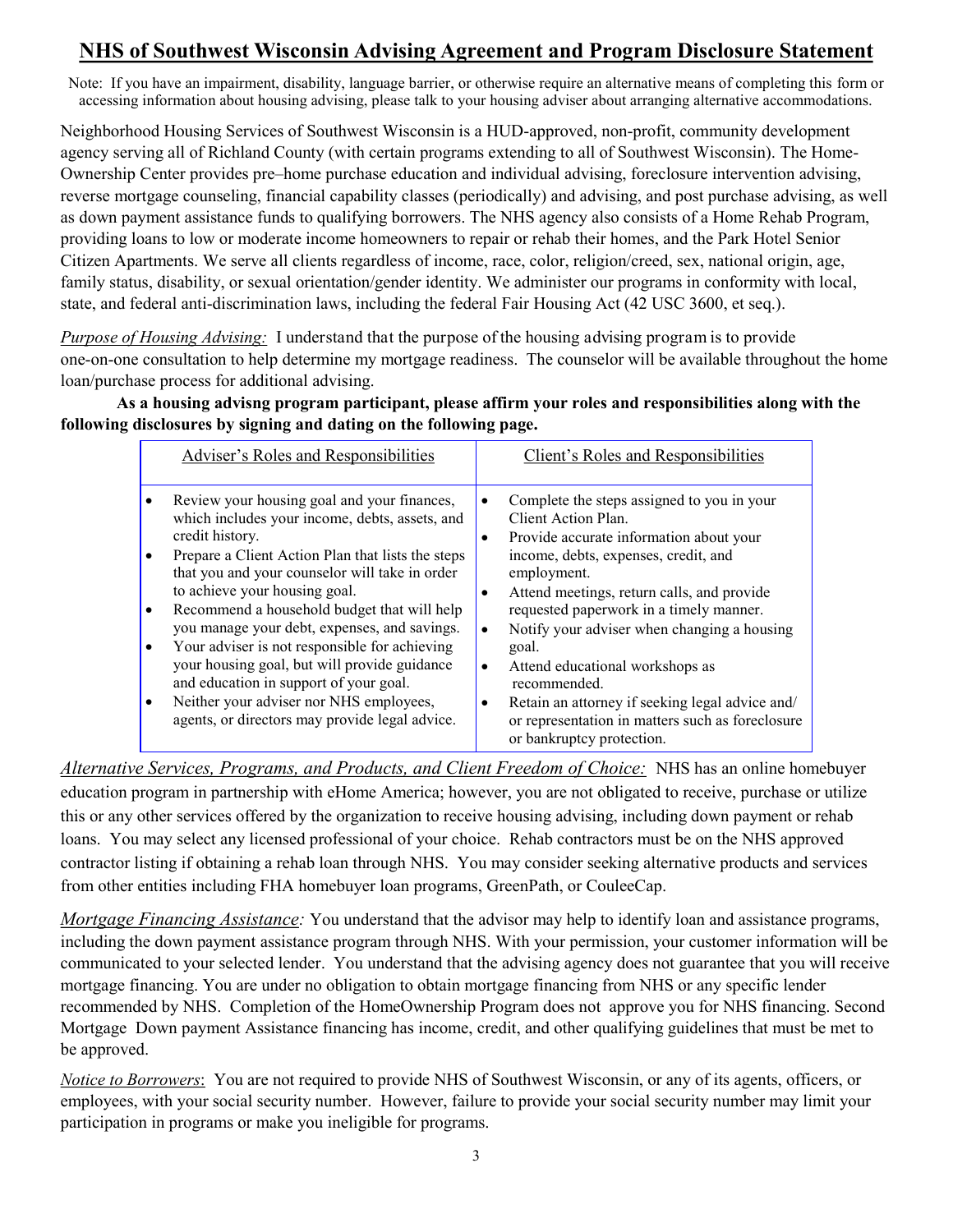*Agency Relationships*: NHS has financial affiliation with HUD, NeighborWorks America, the State of Wisconsin, Richland County, the City of Richland Center, and a professional affiliation with Rural Development, WCCU Credit Union, BMO Harris Bank, Richland County Bank, Peoples Community Bank. As a housing advising program participant, you are not obligated to use the products and services of NHS or our industry partners.

*Agency Conduct:* No NHS employee, officer, director, contractor, volunteer, or agent shall undertake any action that might result in, or create the appearance of, administering advising operations for personal or private gain, provide preferential treatment for any person or organization, or engage in conduct that will compromise the Agency's compliance with federal regulations or our commitment to serving the best interest of our clients.

*Notice to Borrowers*: The Right to Financial Privacy Act of 1978 requires this notice to you. The Department of Housing and Intergovernmental Relations/Department of Housing, Federal Housing Administration, or Veterans Administration have a right of access to financial records held by financial institutions in connection with the consideration or administration of assistance to you. Financial records involving your transaction will be available to DHIR/DOH, FHA, or VA without further notice or authorization, but will not be disclosed or released by this institution to another government agency without your consent except as required by law.

*General Provisions:* As a client of the agency, you agree to indemnify NHS of Southwest Wisconsin, Inc, their funding sources, and its employees, members, officers, and directors in connection with acts performed by them which reasonably would be associated with consultation, financial advising, loan processing, property inspection and other related activities. You agree to release NHS of liability arising from errors or omissions by such parties, or related to your participation in NHS advising. You have read this document, understand that you have given up substantial rights by signing it, and have signed it freely and without any inducement or assurance of any nature and intend it to be a complete and unconditional release of all liability to the greatest extent allowed by law. If any provision of this document is unenforceable, it shall be modified to the extent necessary to make the provision valid and binding, and the remainder of this document shall remain enforceable to the full extent allowed by law.

*Quality Assurance*: In order to assess client satisfaction, and in compliance with grant funding requirements, NHS or one of its partners may contact you during or after the completion of your housing advising service. You may be requested to complete a survey asking you to evaluate your client experience. Your survey data may be confidentially shared with NHS grantors such as HUD, the State of Wisconsin, or NeighborWorks America. By participating in the NHS HomeOwnership Program, you agree to be contacted for the purposes described above without further permissions being requested.

#### **GRIEVANCE/APPEAL STATEMENT**

In the event the applicant disagrees with the rejection of his/her down payment and/or rehab application, an appeal may be made in writing within 30 days of receipt of denial by agency. Applicant should include a short summary of why the decision is being appealed and include the name of the housing program being denied (i.e. HOME/HHR; HCRI; CDBG). Appeals should be directed to the NHS of Southwest Wisconsin Loan Committee in care of the Executive Director; 125 E Seminary Street, Richland Center, WI 53581. The NHS Loan Committee and Executive Director will review the appeal and notify the appellant of their final decision in writing within 60 days of receipt.

### **KEEP THIS COPY**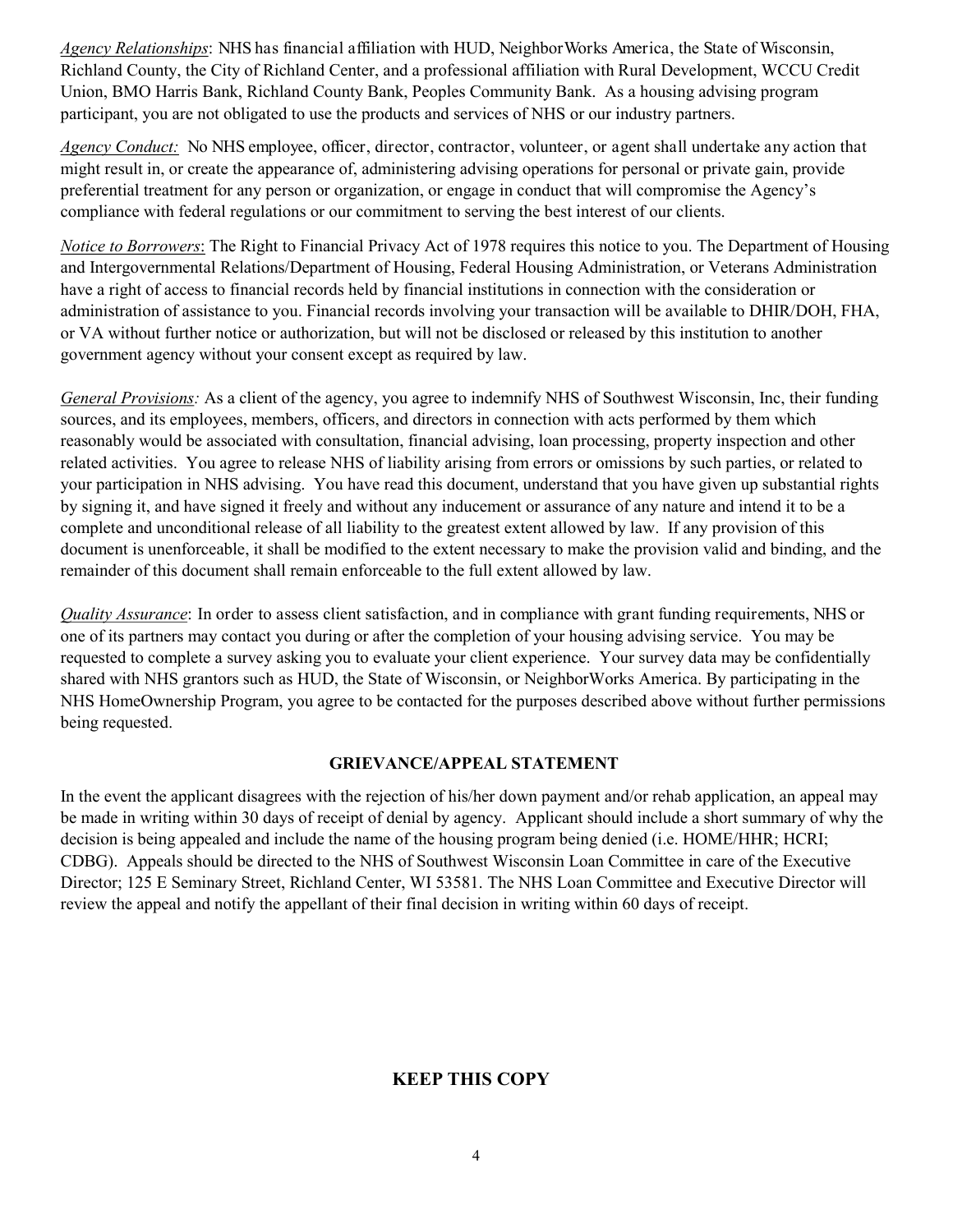# **NHS of Southwest Wisconsin Advising Agreement and Program Disclosure Statement**

Note: If you have an impairment, disability, language barrier, or otherwise require an alternative means of completing this form or accessing information about housing advising, please talk to your housing adviser about arranging alternative accommodations.

Neighborhood Housing Services of Southwest Wisconsin is a HUD-approved, non-profit, community development agency serving all of Richland County (with certain programs extending to all of Southwest Wisconsin). The Home-Ownership Center provides pre–home purchase education and individual advising, foreclosure intervention advising, reverse mortgage counseling, financial capability classes (periodically) and advising, and post purchase advising, as well as down payment assistance funds to qualifying borrowers. The NHS agency also consists of a Home Rehab Program, providing loans to low or moderate income homeowners to repair or rehab their homes, and the Park Hotel Senior Citizen Apartments. We serve all clients regardless of income, race, color, religion/creed, sex, national origin, age, family status, disability, or sexual orientation/gender identity. We administer our programs in conformity with local, state, and federal anti-discrimination laws, including the federal Fair Housing Act (42 USC 3600, et seq.).

*Purpose of Housing Advising:* I understand that the purpose of the housing advising program is to provide one-on-one consultation to help determine my mortgage readiness. The counselor will be available throughout the home loan/purchase process for additional advising.

**As a housing advisng program participant, please affirm your roles and responsibilities along with the following disclosures by signing and dating on the following page.**

| Adviser's Roles and Responsibilities                                                                                                                                                                                                                                                                                                                                                                                                                                                                                                                                                            | Client's Roles and Responsibilities                                                                                                                                                                                                                                                                                                                                                                                                                                                                                                                                               |
|-------------------------------------------------------------------------------------------------------------------------------------------------------------------------------------------------------------------------------------------------------------------------------------------------------------------------------------------------------------------------------------------------------------------------------------------------------------------------------------------------------------------------------------------------------------------------------------------------|-----------------------------------------------------------------------------------------------------------------------------------------------------------------------------------------------------------------------------------------------------------------------------------------------------------------------------------------------------------------------------------------------------------------------------------------------------------------------------------------------------------------------------------------------------------------------------------|
| Review your housing goal and your finances,<br>which includes your income, debts, assets, and<br>credit history.<br>Prepare a Client Action Plan that lists the steps<br>that you and your counselor will take in order<br>to achieve your housing goal.<br>Recommend a household budget that will help<br>you manage your debt, expenses, and savings.<br>Your adviser is not responsible for achieving<br>your housing goal, but will provide guidance<br>and education in support of your goal.<br>Neither your adviser nor NHS employees,<br>agents, or directors may provide legal advice. | Complete the steps assigned to you in your<br>$\bullet$<br>Client Action Plan.<br>Provide accurate information about your<br>$\bullet$<br>income, debts, expenses, credit, and<br>employment.<br>Attend meetings, return calls, and provide<br>$\bullet$<br>requested paperwork in a timely manner.<br>Notify your adviser when changing a housing<br>$\bullet$<br>goal.<br>Attend educational workshops as<br>$\bullet$<br>recommended.<br>Retain an attorney if seeking legal advice and/<br>٠<br>or representation in matters such as foreclosure<br>or bankruptcy protection. |

*Alternative Services, Programs, and Products, and Client Freedom of Choice:* NHS has an online homebuyer education program in partnership with eHome America; however, you are not obligated to receive, purchase or utilize this or any other services offered by the organization to receive housing advising, including down payment or rehab loans. You may select any licensed professional of your choice. Rehab contractors must be on the NHS approved contractor listing if obtaining a rehab loan through NHS. You may consider seeking alternative products and services from other entities including FHA homebuyer loan programs, GreenPath, or CouleeCap.

*Mortgage Financing Assistance:* You understand that the advisor may help to identify loan and assistance programs, including the down payment assistance program through NHS. With your permission, your customer information will be communicated to your selected lender. You understand that the advising agency does not guarantee that you will receive mortgage financing. You are under no obligation to obtain mortgage financing from NHS or any specific lender recommended by NHS. Completion of the HomeOwnership Program does not approve you for NHS financing. Second Mortgage Down payment Assistance financing has income, credit, and other qualifying guidelines that must be met to be approved.

*Notice to Borrowers*: You are not required to provide NHS of Southwest Wisconsin, or any of its agents, officers, or employees, with your social security number. However, failure to provide your social security number may limit your participation in programs or make you ineligible for programs.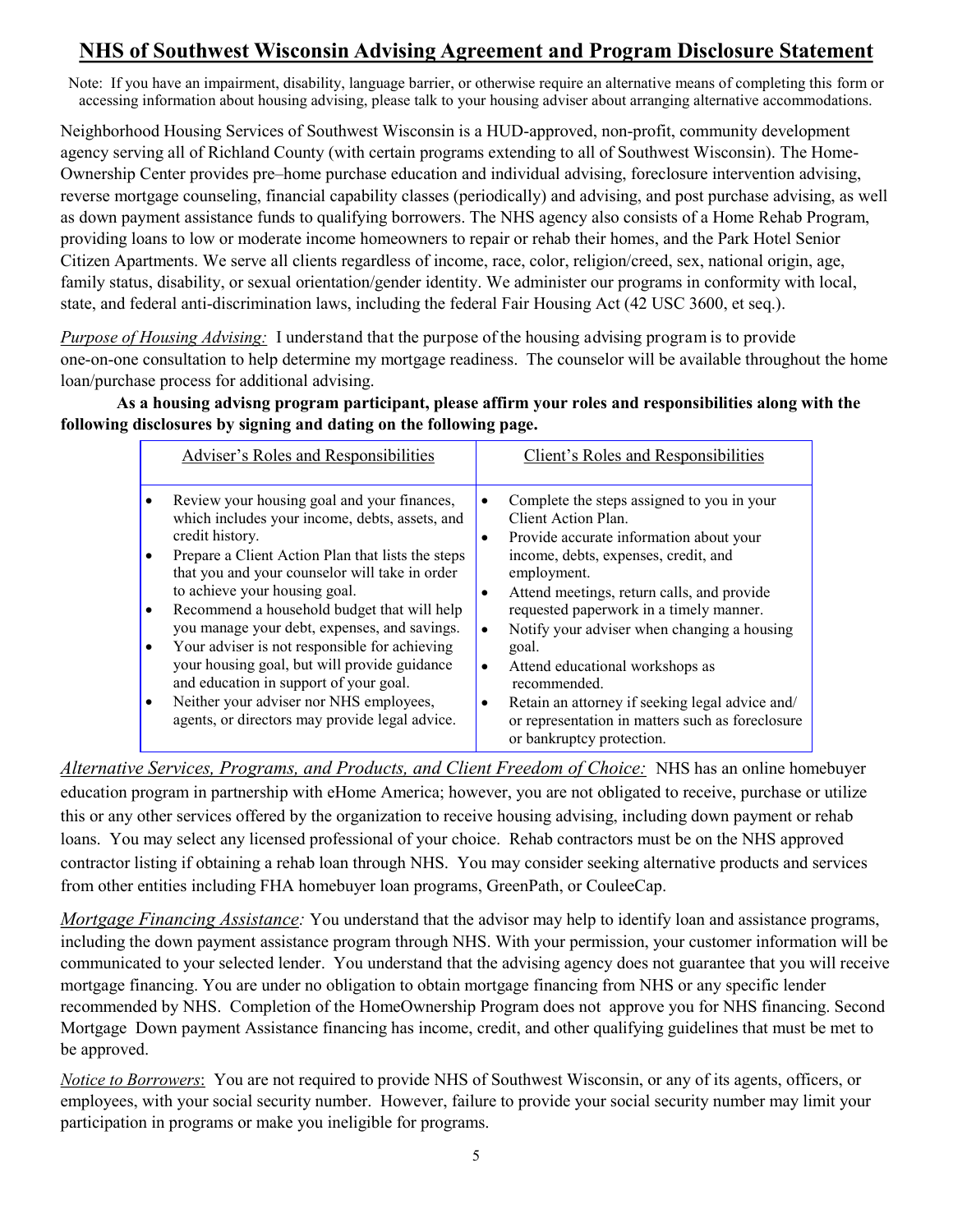*Agency Relationships*: NHS has financial affiliation with HUD, NeighborWorks America, the State of Wisconsin, Richland County, the City of Richland Center, and a professional affiliation with Rural Development, WCCU Credit Union, BMO Harris Bank, Richland County Bank, Peoples Community Bank. As a housing advising program participant, you are not obligated to use the products and services of NHS or our industry partners.

*Agency Conduct:* No NHS employee, officer, director, contractor, volunteer, or agent shall undertake any action that might result in, or create the appearance of, administering advising operations for personal or private gain, provide preferential treatment for any person or organization, or engage in conduct that will compromise the Agency's compliance with federal regulations or our commitment to serving the best interest of our clients.

*Notice to Borrowers*: The Right to Financial Privacy Act of 1978 requires this notice to you. The Department of Housing and Intergovernmental Relations/Department of Housing, Federal Housing Administration, or Veterans Administration have a right of access to financial records held by financial institutions in connection with the consideration or administration of assistance to you. Financial records involving your transaction will be available to DHIR/DOH, FHA, or VA without further notice or authorization but will not be disclosed or released by this institution to another government agency without your consent except as required by law.

*General Provisions:* I further agree to indemnify NHS of Southwest Wisconsin, Inc, their funding sources, and its employees, members, officers, and directors in connection with acts performed by them which reasonably would be associated with consultation, financial advising, loan processing, property inspection and other related activities. I agree to release NHS of liability arising from errors or omissions by such parties, or related to my participation in NHS advising. I have read this document, understand that I have given up substantial rights by signing it, and have signed it freely and without any inducement or assurance of any nature and intend it to be a complete and unconditional release of all liability to the greatest extent allowed by law. If any provision of this document is unenforceable, it shall be modified to the extent necessary to make the provision valid and binding, and the remainder of this document shall remain enforceable to the full extent allowed by law.

*Quality Assurance*: In order to assess client satisfaction, and in compliance with grant funding requirements, NHS or one of its partners may contact you during or after the completion of your housing advising service. You may be requested to complete a survey asking you to evaluate your client experience. Your survey data may be confidentially shared with NHS grantors such as HUD, the State of Wisconsin, or NeighborWorks America. By participating in the NHS HomeOwnership Program, you agree to be contacted for the purposes described above without further permissions being requested.

### **GRIEVANCE/APPEAL STATEMENT**

In the event the applicant disagrees with the rejection of his/her down payment and/or rehab application, an appeal may be made in writing within 30 days of receipt of denial by agency. Applicant should include a short summary of why the decision is being appealed and include the name of the housing program being denied (i.e. HOME/HHR; HCRI; CDBG). Appeals should be directed to the NHS of Southwest Wisconsin Loan Committee in care of the Executive Director; 125 E Seminary Street, Richland Center, WI 53581. The NHS Loan Committee and Executive Director will review the appeal and notify the appellant of their final decision in writing within 60 days of receipt.

By signing below, I acknowledge that I have received, reviewed, and agree to the above program Disclosure and Counseling Agreement.

| Signature | - -<br>Jate |
|-----------|-------------|
|           |             |

Signature **Date Signature**  $\Box$ 

| Date |  |  |  |  |
|------|--|--|--|--|
|      |  |  |  |  |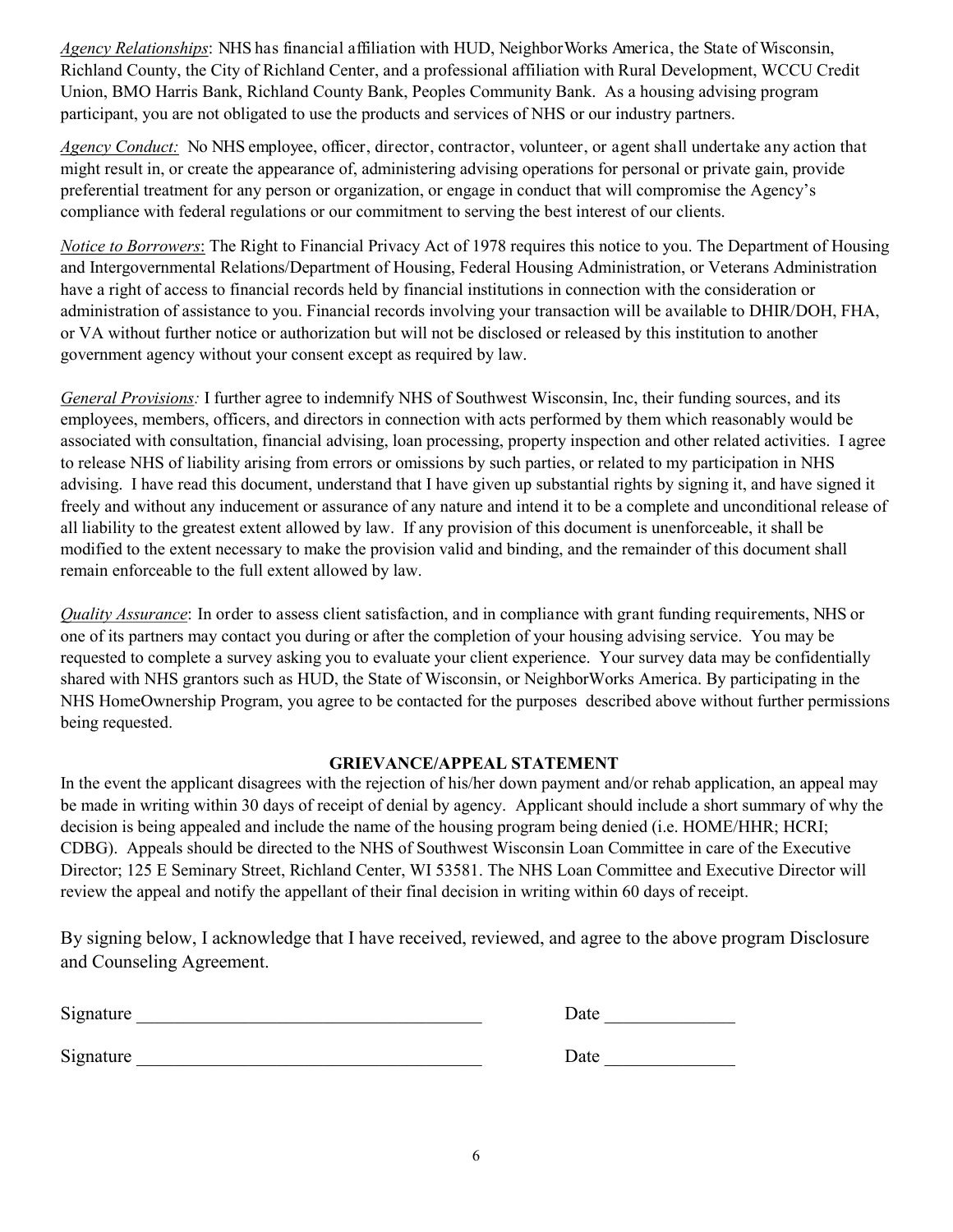## **NHS OF SOUTHWEST WISCONSIN, INC.**

## **AUTHORIZATION FOR RELEASE OF INFORMATION**

To Whom It May Concern:

I/We have applied for housing assistance through NHS of Southwest Wisconsin, Inc. and, as evidenced by my/our signature(s), I/we hereby authorize Katie McGinnis, Linda Smith or any counselor from NHS of Southwest Wisconsin, Inc. to obtain verification of any and all information relating to my/our INCOME, ASSETS, EMPLOYMENT, CREDIT STANDING, PROPERTY OWNERSHIP, MORTGAGE STANDING, HOMEOWNER'S INSURANCE AND HOUSING EXPENSES. Furthermore, I/We authorize the release of such information at the request of NHS of Southwest Wisconsin, Inc.

A photographic copy of this authorization, including a photographic copy of my/our signature(s), may be deemed to be the equivalent of the original and may be used as a duplicate original.

I/We understand that this information will be kept confidential by NHS of Southwest Wisconsin, Inc. and will be used solely for the purpose of determining my/our eligibility for participation in the HomeOwnership Program provided through NHS of Southwest Wisconsin, Inc. The information may be shared with HUD, NeighborWorks America, or the State of WI for monitoring and oversight procedures.

NHS of Southwest Wisconsin can be reached at 608-647-4949.

| Signature of Client<br>Date |  | Signature of Client 2  | Date |
|-----------------------------|--|------------------------|------|
| Name (print)                |  | Name (print)           |      |
| Address                     |  | Address                |      |
| XXX-XX-                     |  | XXX-XX-                |      |
| Social security number      |  | Social security number |      |

Authorization is valid for one (1) year from date of signing.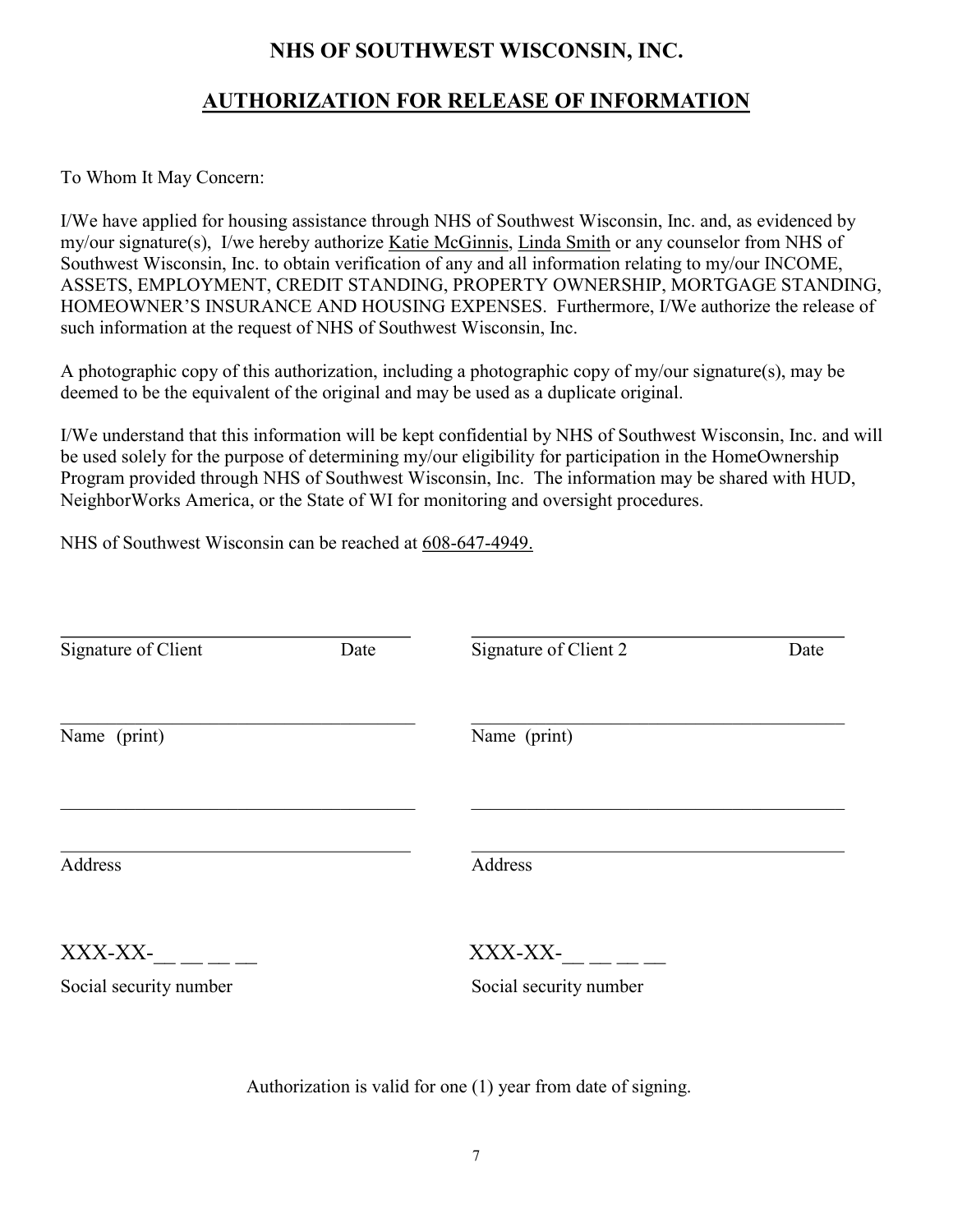#### **NEIGHBORHOOD HOUSING SERVICES OF SOUTHWEST WISCONSIN, INC. 125 E. SEMINARY STREET, RICHLAND CENTER, WI 53581 Phone [608] 647-4949 Fax [608]647-8792**

#### **CONSUMER AUTHORIZATION AND RELEASE**

**\*** I hereby authorize CoreLogic Credco, LLC ("CREDCO" or "FAC") to obtain my consumer report/credit information, credit risk scores and other enhancements to my consumer report (hereinafter collectively referred to as "Report") from one or more of the three national credit repositories (Equifax, Experian, Trans Union) and provide a copy of the Report to my housing advising agency, NHS of Southwest Wisconsin, ("Adviser") for Adviser to provide housing advising services. This authorization is intended to comply with a consumer report request as set forth in 15 U.S.C.1681b(a)(2).

**\*** I acknowledge that the Report is provided "AS IS" AND THAT CREDCO MAKES NO REPRESENTATION OF WARRANTY, EXPRESS OR IMPLIED, INCLUDING, BUT NOT LIMITED TO, IMPLIED WARRANTIES OF MERCHANTABILITY OR FITNESS FOR A PARTICULAR PURPOSE AND IMPLIED WARRANTIES ARISING FROM A COURSE OF DEALING OR A COURSE OF PERFORMANCE WITH RESPECT TO THE ACCURACY, VALIDITY, OR COMPLETENESS OF THE REPORT OR THAT IT WILL MEET MY NEEDS AND CREDCO EXPRESSLY DISCLAIMS ALL SUCH REPRESENTATIONS AND WARRANTIES.

**\*** I recognize that the accuracy, validity or completeness of the Report provided by CREDCO is not guaranteed by CREDCO and I hereby release CREDCO and CREDCO's parent, sister, affiliated companies, successors and assigns and its and their directors, officers, agents, employees and independent contractors (collectively, "CREDCO's Affiliates") from any liability for any negligence in connection with the preparation of the Report and from any loss, damages, expenses, costs or obligations of any kind and nature whatsoever suffered by me resulting directly or indirectly from the inaccuracy, invalidity or incompleteness of the Report.

**\*** I covenant not to sue or maintain any claim, cause of action, demand, cross action, counterclaim, third party action or other form of pleading against CREDCO or CREDCO's Affiliates for damages based upon the inaccuracy, invalidity or incompleteness of any Report provided by CREDCO hereunder.

**\*** If one or more of the provisions, or a portion of a provision of this document are held for any reason to be invalid, illegal or unenforceable, such invalidity or illegality or unenforceability will not affect any other provisions of this document, and this document will be construed as if such invalid, illegal or unenforceable provision had not been contained herein.

#### **General Authorization**

I authorize the staff of NHS of Southwest Wisconsin, Inc to share pertinent information with my lender or creditors and to obtain or provide specific reports, such as personal credit reports, property title and tax searches, building code inspection reports, property appraisals, repair specifications, cost estimates, contractor bids, and such other reports which said staff deems necessary to perform its functions.

### **PERMISSION FOR CLOSING DISCLOSURE RELEASE**

**What it is:** The Closing Disclosure is a federal form itemizing all the costs of the sale of a property and who pays for them. This includes the terms of your loan, such as the purchase price, settlement charges and down payment amount.

**Why we ask for it:** As a non-profit agency providing free, impartial services to the community, some of our funding sources require that we provide status information on the clients we counseled and helped to achieve the goal of homeownership. The information provided in the Closing Disclosure allows us to count you as a successful homebuyer!

I have read and agree to the above authorizations, including granting permission to the Neighborhood Housing Services of Southwest WI to obtain a copy of the Closing Disclosure from the lender who provided me a loan or the title company that closed the loan when I purchased a home.

| $Name(s)$ , printed $\_\_$ |       |
|----------------------------|-------|
|                            |       |
|                            | Date: |
|                            | Date: |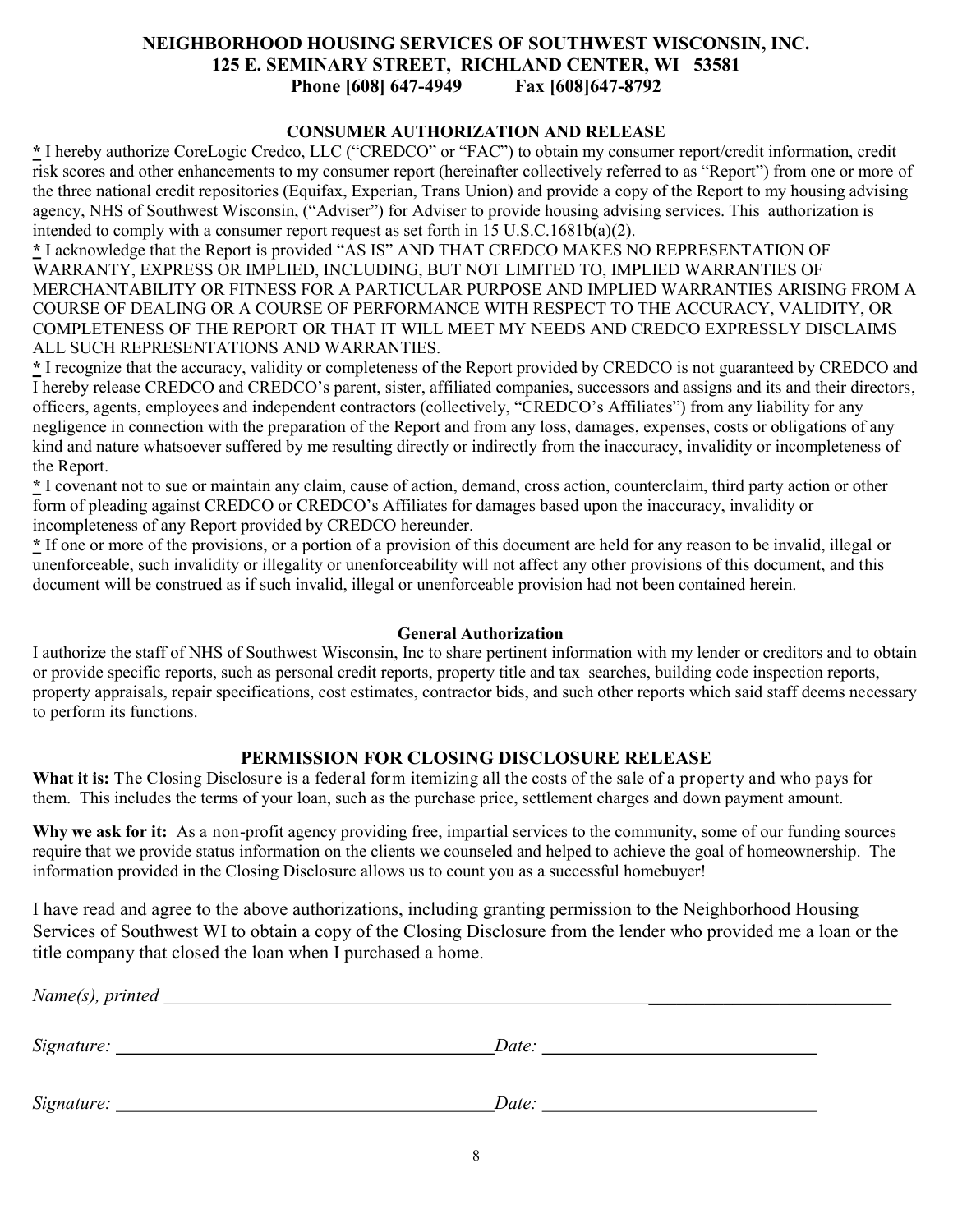| <b>Client Information</b>                                                                                                                                                                                                                                                                                                                                                                                                | <b>Client (2) Information</b>                                                                                                                                                                                                                                                                                                                                                                                                 |
|--------------------------------------------------------------------------------------------------------------------------------------------------------------------------------------------------------------------------------------------------------------------------------------------------------------------------------------------------------------------------------------------------------------------------|-------------------------------------------------------------------------------------------------------------------------------------------------------------------------------------------------------------------------------------------------------------------------------------------------------------------------------------------------------------------------------------------------------------------------------|
| Name                                                                                                                                                                                                                                                                                                                                                                                                                     | Name                                                                                                                                                                                                                                                                                                                                                                                                                          |
| Address                                                                                                                                                                                                                                                                                                                                                                                                                  | Address $\Box$ Check if same                                                                                                                                                                                                                                                                                                                                                                                                  |
| $City$ $Zip$                                                                                                                                                                                                                                                                                                                                                                                                             | $City$ $Zip$                                                                                                                                                                                                                                                                                                                                                                                                                  |
| Mobile phone $(\ )$ -<br>Date of Birth $\frac{1}{\sqrt{1-\frac{1}{2}}}\left  \frac{1}{\sqrt{1-\frac{1}{2}}}\right $<br>Age<br>Sex _____ Male _____ Female<br>Race:<br>Do not wish to declare                                                                                                                                                                                                                             | Relationship to Client<br>Date of Birth $\frac{1}{\sqrt{1-\frac{1}{2}}}\left( \frac{1}{\sqrt{1-\frac{1}{2}}}\right)$<br>Age<br>Sex Male Female                                                                                                                                                                                                                                                                                |
| American Indian/Alaskan Native<br>Asian<br><b>Black or African American</b><br>Native Hawaiian/Other Pacific Islander<br>White<br>American Indian/Alaskan Native & White<br>American Indian/Alaskan Native & Black/African<br>American<br>Asian and White<br>Black/African American and White<br>Other<br>Are you Hispanic? ______ yes ______ no<br>Were you Foreign Born (born outside the USA)?<br>$yes$ no<br>If yes: | Race:<br>Do not wish to declare<br>American Indian/Alaskan Native<br>Asian<br><b>Black or African American</b><br>Native Hawaiian/Other Pacific Islander<br>White<br>American Indian/Alaskan Native & White<br>American Indian/Alaskan Native & Black/African<br>American<br>Asian and White<br>Black/African American and White<br>$\Box$ Other<br>Are you Hispanic? yes no<br>Were you Foreign Born (born outside the USA)? |
| Are you a citizen? _____ yes ______ no<br>Are you a permanent resident alien?<br><b>Marital Status:</b><br>$yes \_ no$<br>Married<br>Single<br>Divorced<br>Separated<br>Widowed                                                                                                                                                                                                                                          | $yes$ no If yes:<br>Are you a citizen? _____ yes ______ no<br><b>Marital Status:</b><br>Are you a permanent resident alien?<br>Married<br>$yes \_ no$<br>Single<br>Divorced<br>Separated<br>Widowed                                                                                                                                                                                                                           |
| <b>Education:</b><br>None<br>Primary<br>High school diploma or equivalent<br>College<br>Graduate school<br>Vocational school<br>Are you a veteran? ______ yes _______ no                                                                                                                                                                                                                                                 | <b>Education:</b><br>None<br>Primary<br>High school diploma or equivalent<br>College<br>Graduate school<br>Vocational school<br>Are you a veteran? yes no                                                                                                                                                                                                                                                                     |

The information solicited on this application is requested by the grantee in order to assure that Federal laws prohibiting discrimination against applicants on the basis of race, color, national origin, religion, sex, familial status, age, and handicap are being complied with. You are not required to furnish this information, but are encouraged to do so. This information will not be used in evaluating your application or to discriminate against you in any way. However, if you choose not to furnish it, the grantee is required to note the race/national origin and sex of the individual applicants on the basis of visual observation or surname.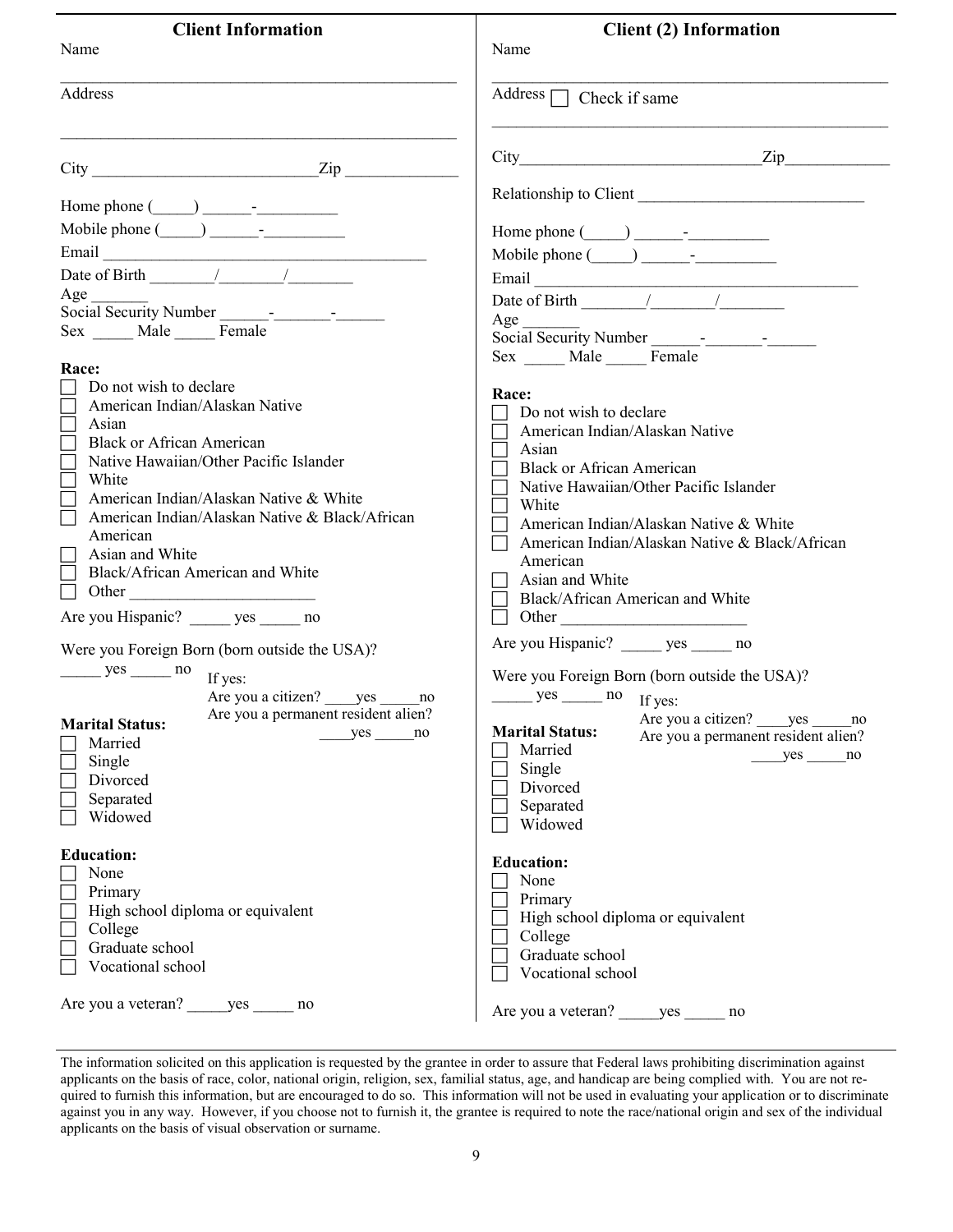# **Household Information: Should include any other adult household member information**

|                                                                                                                                                                                                                                                                                                                                            | Should include any other adult household inember information                                                                                                                                                                                                                                                         |
|--------------------------------------------------------------------------------------------------------------------------------------------------------------------------------------------------------------------------------------------------------------------------------------------------------------------------------------------|----------------------------------------------------------------------------------------------------------------------------------------------------------------------------------------------------------------------------------------------------------------------------------------------------------------------|
| Estimated Annual Household Income<br>(include all sources of income: wages, social security, child<br>support, SSI etc.)                                                                                                                                                                                                                   | Are you a 1st time HomeBuyer? yes no<br>Are you a 1st generation HomeBuyer? yes no<br>(Your parents, grandparents or great grandparents did not                                                                                                                                                                      |
| Household Type:<br>Female-headed single-parent household<br>Male-headed single-parent household<br>Married with Children<br>Married without Children<br>Single Adult<br>Two or more unrelated adults<br>Family Size ______ (count everyone who will live with you at<br>least 50% of the time in the newly purchased home).<br>Dependents: | own a house)<br>Have you had ownership in a property in the past three<br>years?<br>$yes$ no<br>If yes: What type of property did you own?<br>Primary Residence Second Home<br>Investment<br>How did you hold the title to the home?<br>Solely (by yourself) Jointly with your spouse<br>Jointly with another person |
| Name/Gender<br>Age                                                                                                                                                                                                                                                                                                                         | County in which you wish to purchase                                                                                                                                                                                                                                                                                 |
|                                                                                                                                                                                                                                                                                                                                            | Do you intend to occupy the property as your primary<br>residence?<br>Client: yes no<br>Client 2: $yes$ no                                                                                                                                                                                                           |
| List any other adults who will be living with you, their<br>relationship and annual income below.                                                                                                                                                                                                                                          | <b>Current Housing:</b><br>Do not pay rent<br>Homeless<br>Homeowner with a mortgage                                                                                                                                                                                                                                  |
| Is anyone in the household disabled? ______ yes ______ no<br>If yes, list name and relationship:                                                                                                                                                                                                                                           | $\Box$ Mobile home in park<br>lot rent per month<br>$\Box$ Mobile home on land                                                                                                                                                                                                                                       |
| Please tell us how you learned about NHS:<br><b>Richland Observer</b><br><b>Shopping News</b><br>Muscoda Progressive<br>Radio<br>Website<br>Poster<br>Relative/Friend<br>NHS client                                                                                                                                                        | Other<br>Homeowner with mortgage paid off<br>Mobile home<br>Rent<br>Current Monthly Rent amount \$<br>Do you receive _______ section 8<br>rental assistance                                                                                                                                                          |
| Have you found a house $\Box$ or are you still looking $\Box$                                                                                                                                                                                                                                                                              | How long have you lived at current location?<br>months _______ years<br>If less than two years, prior address:                                                                                                                                                                                                       |
| the control of the control of the control of the control of the control of the control of<br>Name of Realtor:<br>I ander name/location:                                                                                                                                                                                                    |                                                                                                                                                                                                                                                                                                                      |

Lender name/location: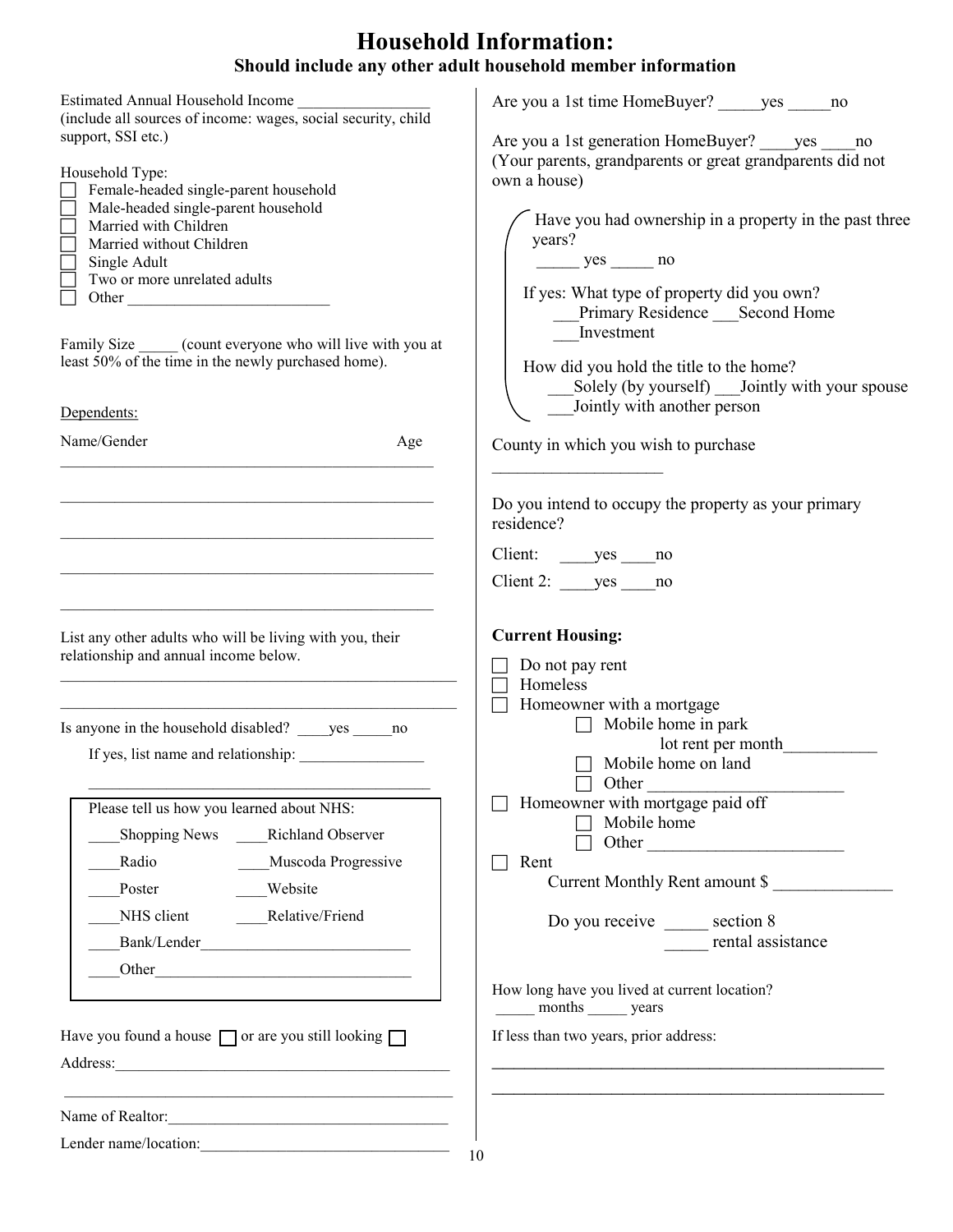# **Employment Information**

| <b>Client</b>                                                                                                                                                                                                                                                                                                                | Client (2)<br>Employer:                                                                                                |  |  |  |
|------------------------------------------------------------------------------------------------------------------------------------------------------------------------------------------------------------------------------------------------------------------------------------------------------------------------------|------------------------------------------------------------------------------------------------------------------------|--|--|--|
| Address:                                                                                                                                                                                                                                                                                                                     | Address:                                                                                                               |  |  |  |
|                                                                                                                                                                                                                                                                                                                              | Business Type:                                                                                                         |  |  |  |
| Phone number:                                                                                                                                                                                                                                                                                                                | Phone number:                                                                                                          |  |  |  |
| Fax number:                                                                                                                                                                                                                                                                                                                  |                                                                                                                        |  |  |  |
|                                                                                                                                                                                                                                                                                                                              | Job Title:                                                                                                             |  |  |  |
| Pay Frequency:                                                                                                                                                                                                                                                                                                               | Start date<br>Pay Frequency:                                                                                           |  |  |  |
| $\Box$ Weekly<br>Wages: \$ hr/wk/mo/yr<br>$\Box$ Bi-weekly                                                                                                                                                                                                                                                                   | $\Box$ Weekly<br>Wages: \$____________ hr/wk/mo/yr                                                                     |  |  |  |
| $\Box$ Twice a month<br>Average hours per week<br>$\Box$ Monthly                                                                                                                                                                                                                                                             | $\Box$ Bi-weekly<br>Average hours per week<br>$\Box$ Twice a month                                                     |  |  |  |
| <b>Previous Income</b> $\Box$ Full Time                                                                                                                                                                                                                                                                                      | $\Box$ Monthly<br><b>Previous Income</b> $\Box$ Full Time                                                              |  |  |  |
| If less than 2 years at current job, please give previous<br>If less than 2 years at current job, please give previous<br>employer (if more room is needed, please continue on<br>employer (if more room is needed, please continue on<br>bottom of page or on a separate sheet):<br>bottom of page or on a separate sheet): |                                                                                                                        |  |  |  |
| Wage & Hours per week or Annual Salary amount:                                                                                                                                                                                                                                                                               | Wage & Hours per week or Annual Salary amount:                                                                         |  |  |  |
| Start date: $\frac{1}{\sqrt{1-\frac{1}{2}}}$ End date: $\frac{1}{\sqrt{1-\frac{1}{2}}}$                                                                                                                                                                                                                                      | Start date: $\frac{1}{\sqrt{1-\frac{1}{2}}}$ End date: $\frac{1}{\sqrt{1-\frac{1}{2}}}$                                |  |  |  |
| Reason for Leaving: University of Leaving Communications of the Communication of the Communication of the Communication of the Communication of the Communication of the Communication of the Communication of the Communicati                                                                                               |                                                                                                                        |  |  |  |
| <b>Additional Income</b>                                                                                                                                                                                                                                                                                                     | <b>Additional Income</b>                                                                                               |  |  |  |
| ◆ Second job (if working more than two jobs, please continue<br>on bottom of page or on a separate sheet)<br>Employer:                                                                                                                                                                                                       | ◆ Second job (if working more than two jobs, please continue<br>on bottom of page or on a separate sheet)<br>Employer: |  |  |  |
| Start date: $\frac{\sqrt{1-\frac{1}{2}}}{\sqrt{1-\frac{1}{2}}}$                                                                                                                                                                                                                                                              | Start date: $\frac{1}{\sqrt{2\pi}}$                                                                                    |  |  |  |
| Wages: Hours/week:                                                                                                                                                                                                                                                                                                           | Wages: Hours/week:                                                                                                     |  |  |  |
| • Social Security Retirement per month \$                                                                                                                                                                                                                                                                                    | • Social Security Retirement per month \$                                                                              |  |  |  |
| $\bullet$ Do you receive disability pay? _____ <i>Yes</i> _____ <i>No</i>                                                                                                                                                                                                                                                    | $\triangle$ Do you receive disability pay? _____ <i>Yes</i> _____ <i>No</i>                                            |  |  |  |
| State: $\frac{\mathcal{S}_{\text{max}}}{\mathcal{S}_{\text{max}}}-$                                                                                                                                                                                                                                                          | State: $\frac{\mathcal{S}_{\text{max}}}{\mathcal{S}_{\text{max}}$                                                      |  |  |  |
| $Federal:$ $\frac{\mathcal{S}_{\text{max}}}{\mathcal{S}_{\text{max}}}-$                                                                                                                                                                                                                                                      |                                                                                                                        |  |  |  |
|                                                                                                                                                                                                                                                                                                                              | •Child Support Received \$                                                                                             |  |  |  |
|                                                                                                                                                                                                                                                                                                                              | County                                                                                                                 |  |  |  |
|                                                                                                                                                                                                                                                                                                                              | $\bullet$ Pension pay $\frac{\text{S}}{\text{S}}$                                                                      |  |  |  |
| From where?                                                                                                                                                                                                                                                                                                                  | From where?                                                                                                            |  |  |  |

\_\_\_\_\_\_\_\_\_\_\_\_\_\_\_\_\_\_\_\_\_\_\_\_\_\_\_\_\_\_\_\_\_\_\_\_\_\_\_\_\_\_\_\_\_\_\_\_\_\_\_\_\_\_\_\_\_\_\_\_\_\_\_\_\_\_\_\_\_\_\_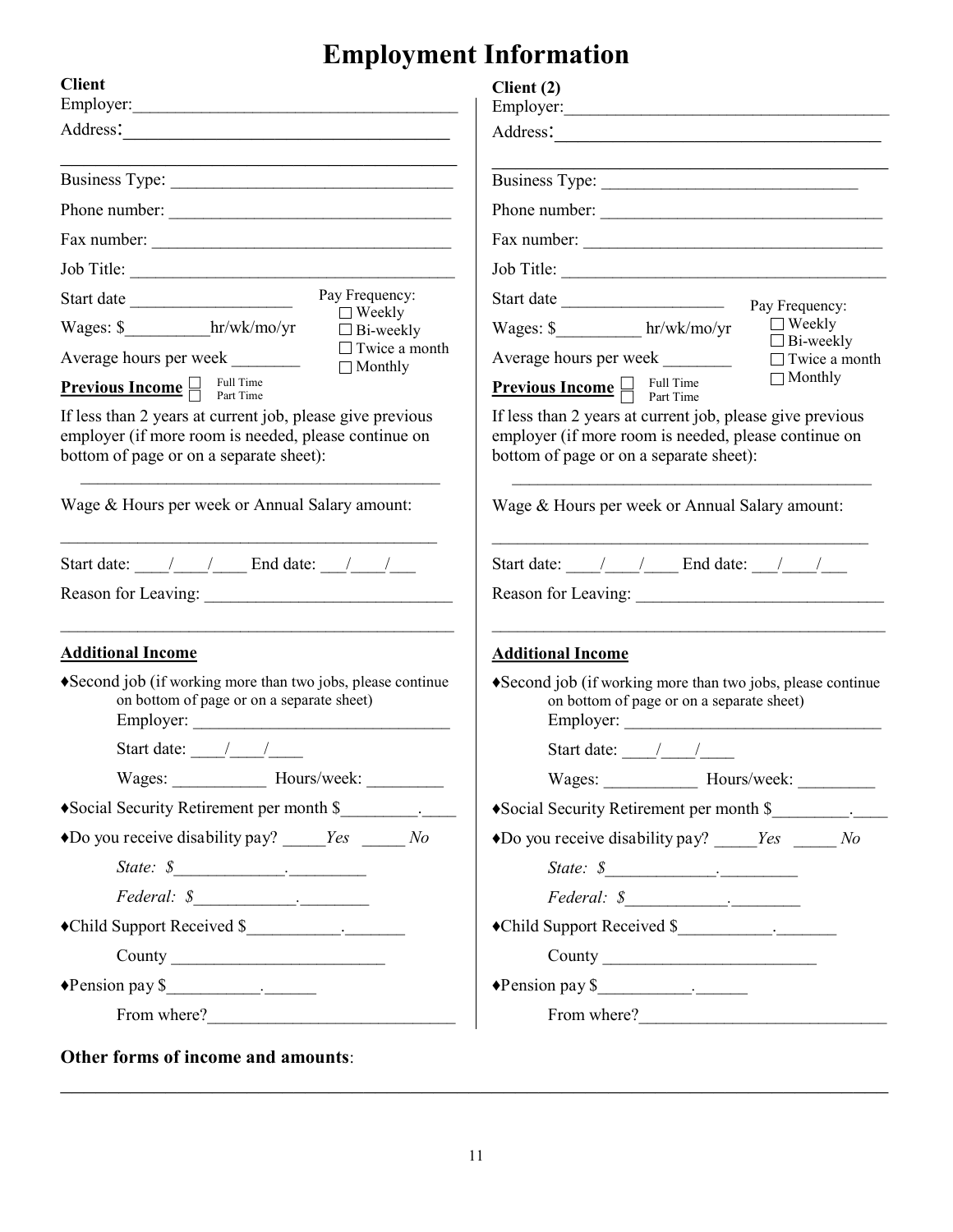# Assets

# Continue on a separate sheet if more space is needed

|                              | <b>Asset</b>                                          | <b>Bank/Source Name</b> | Location      | Value |
|------------------------------|-------------------------------------------------------|-------------------------|---------------|-------|
| Client<br>$\text{Client}(2)$ | Savings                                               |                         |               |       |
| Client<br>Client(2)          | Checking                                              |                         |               |       |
| Client<br>Client(2)          | Savings                                               |                         |               |       |
| Client<br>Client(2)          | Checking                                              |                         |               |       |
| Client<br>$\text{Client}(2)$ | Cash on Hand                                          |                         |               |       |
| Client<br>$\text{Client}(2)$ | Bond/Stock                                            |                         |               |       |
| Client<br>Client (2)         | Bond/Stock                                            |                         |               |       |
| Client<br>Client (2)         | CD/<br>Money Market                                   |                         |               |       |
| Client<br>Client (2)         | CD/<br>Money Market                                   |                         |               |       |
| Client<br>Client (2)         | Retirement/401K/IRA                                   |                         |               |       |
| Client<br>Client (2)         | Retirement/401K/IRA                                   |                         |               |       |
| <b>Client</b>                | Cash Value of Life<br>Insurance                       |                         |               |       |
| $C$ lient $(2)$              | Cash Value of Life<br>Insurance                       |                         |               |       |
| Client<br>$C$ lient $(2)$    | Real Estate                                           |                         |               |       |
| Client<br>$C$ lient $(2)$    | Real Estate                                           |                         |               |       |
| Client<br>$\Box$ Client (2)  | Other Personal<br>Property of value<br>(collectables) |                         |               |       |
| Client<br>$C$ lient $(2)$    | Other Personal<br>Property of value<br>(collectables) |                         |               |       |
| Client<br>Client (2)         | Other Personal<br>Property of value<br>(collectables) |                         | <b>Total:</b> |       |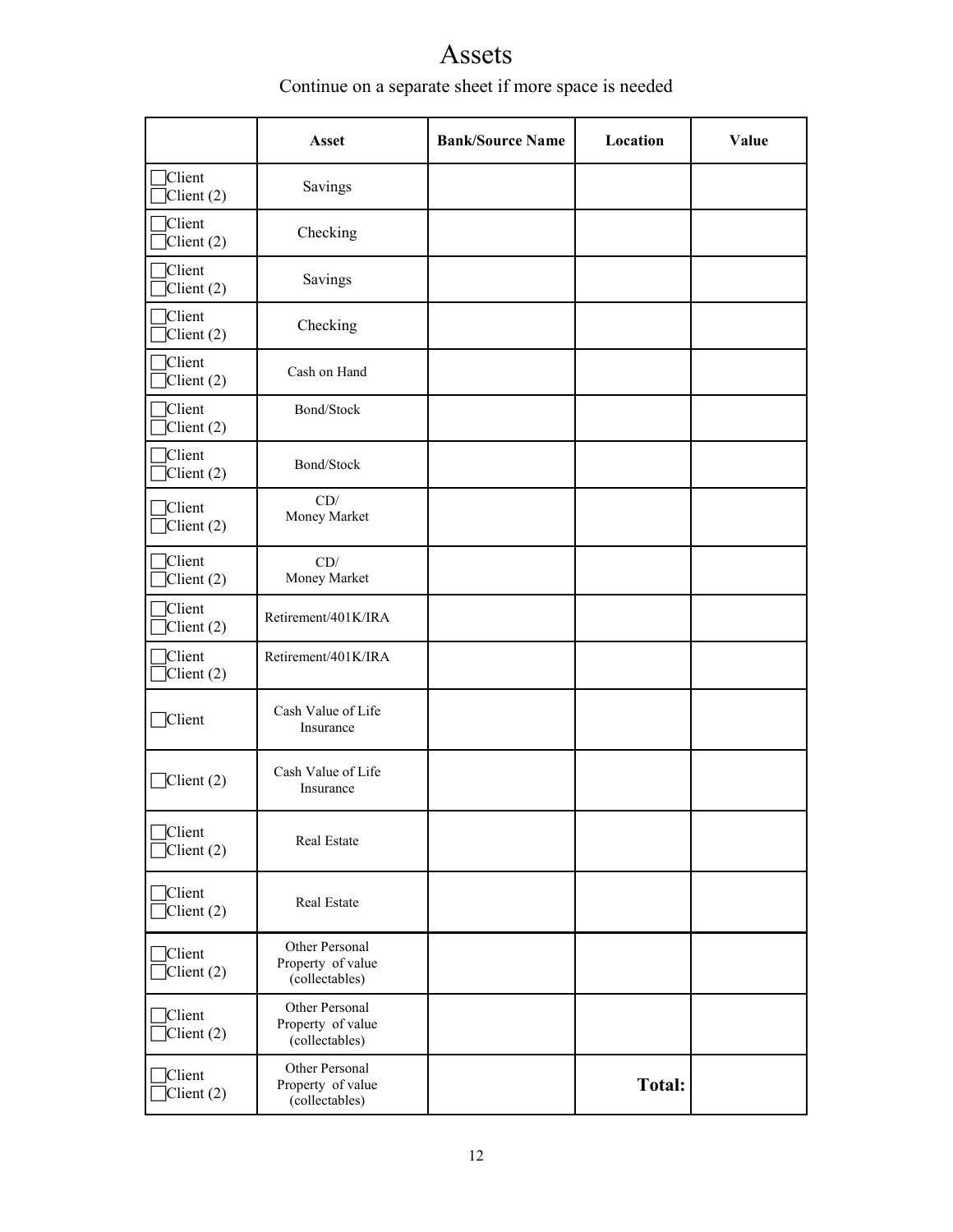# **Liabilities**

Continue on a separate sheet if more space is needed.

|                                         | <b>Liability Type</b> | <b>Creditor Name</b> | <b>Current</b><br><b>Balance</b> | <b>Monthly</b><br>Payment |
|-----------------------------------------|-----------------------|----------------------|----------------------------------|---------------------------|
| Client<br>$C$ lient $(2)$               | Vehicle loan          |                      |                                  |                           |
| Client<br>$\text{Client}(2)$            | Vehicle loan          |                      |                                  |                           |
| Client<br>$C$ lient $(2)$               | Vehicle loan          |                      |                                  |                           |
| Client                                  | Child Support         |                      |                                  |                           |
| $\Box$ Client (2)                       | Child Support         |                      |                                  |                           |
| Client<br>$C$ lient $(2)$               | Credit card           |                      |                                  |                           |
| Client<br>Client (2)                    | Credit card           |                      |                                  |                           |
| Client<br>Client (2)                    | Credit card           |                      |                                  |                           |
| Client<br>$C$ lient $(2)$               | Credit card           |                      |                                  |                           |
| Client<br>$C$ lient $(2)$               | Credit card           |                      |                                  |                           |
| Client<br>$C$ lient $(2)$               | Credit card           |                      |                                  |                           |
| Client                                  | Student loan          |                      |                                  |                           |
| $\Box$ Client (2)                       | Student loan          |                      |                                  |                           |
| Client<br>Client (2)                    | Medical Bill          |                      |                                  |                           |
| Client<br>Client (2)                    | Medical Bill          |                      |                                  |                           |
| Client<br>$C$ lient $(2)$               | Other Bank Loan       |                      |                                  |                           |
| Client<br>$\overline{\text{Client}}(2)$ | Other Bank Loan       |                      |                                  |                           |
| Client<br>$C$ lient $(2)$               | Collection            |                      |                                  |                           |
| Client<br>$C$ lient $(2)$               | Collection            |                      |                                  |                           |
| Client<br>$\overline{\text{Client}}(2)$ | Other                 |                      |                                  |                           |
| Client<br>Client (2)                    | Other:                |                      |                                  |                           |
| Client<br>Client (2)                    | Other:                |                      | <b>Total:</b>                    |                           |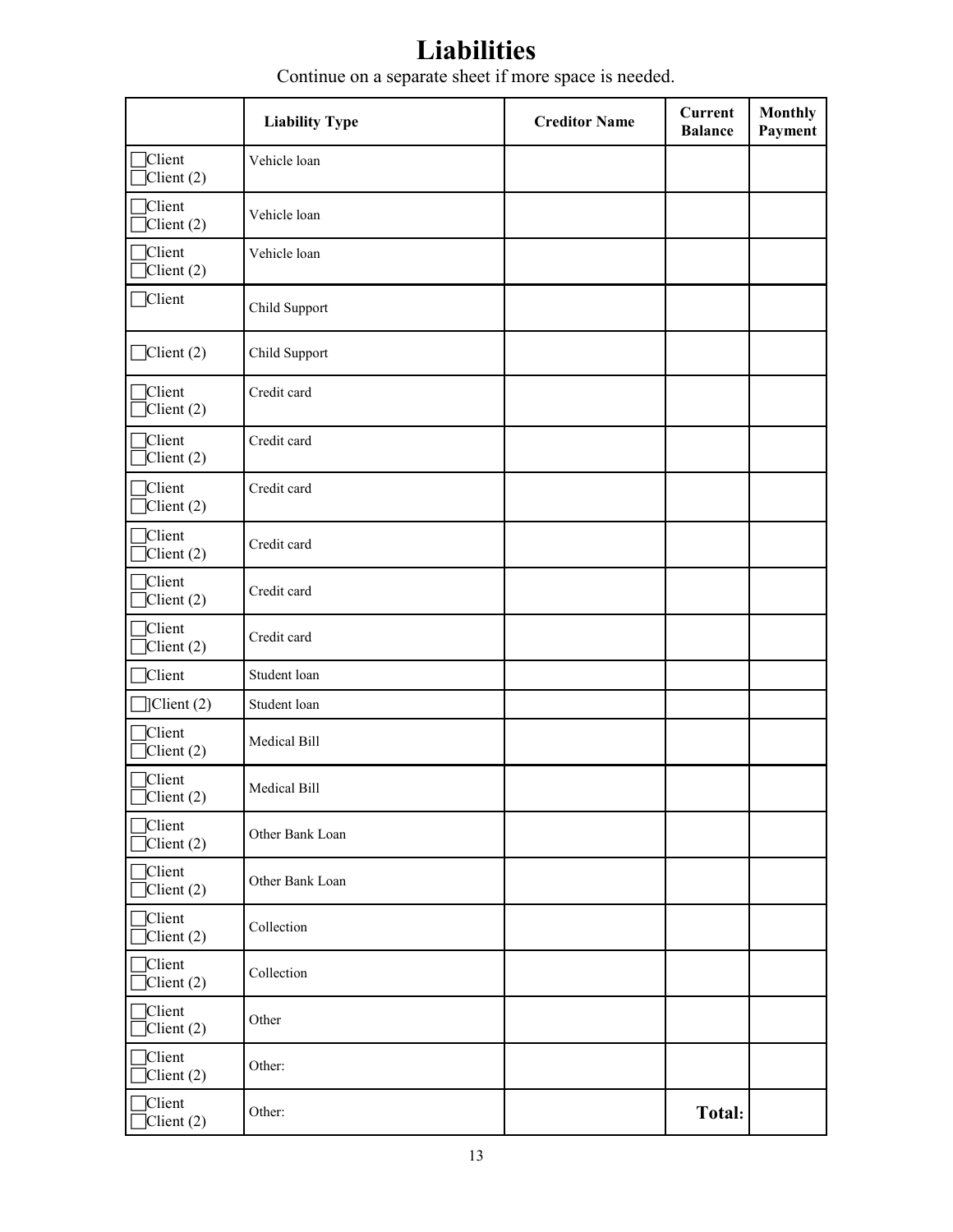# **Monthly Budget**

Estimate what you spend each month in each of the following categories. Some expenses occur annually (ex: Christmas gifts): these should be divided by 12 so they are accounted for in a monthly format. Other expenses that vary by the time of year (ex: heating bills) should be written into your budget as an average. Less frequent or irregular expenses should also be listed in the budget as a monthly expense.

| <b>Fixed Expenses</b>                                          | <b>Current Average Per</b><br>Month | <b>Estimate after</b><br>Purchase |                                            |
|----------------------------------------------------------------|-------------------------------------|-----------------------------------|--------------------------------------------|
| Rent or Mortgage                                               |                                     |                                   |                                            |
| <b>Housing Costs:</b><br>Electricity                           |                                     |                                   |                                            |
| Gas or Oil for heating home                                    |                                     |                                   | For example:                               |
| Water/sewer                                                    |                                     |                                   | If you pay \$300                           |
| Garbage                                                        |                                     |                                   | towards your                               |
| <b>Monthly Insurance Payments:</b><br>Vehicle                  |                                     |                                   | car insurance<br>four times a              |
| Renter's or Homeowner's                                        |                                     |                                   | year - for a total                         |
| Life                                                           |                                     |                                   | of \$1200 a year                           |
| Health (If not taken out of paycheck)                          |                                     |                                   | - that means                               |
| Property Taxes                                                 |                                     |                                   | you need to<br>budget \$100 a              |
| Child Care                                                     |                                     |                                   | month to have                              |
| Child Support paid (If not taken out of paycheck)              |                                     |                                   | enough money                               |
| <b>Subtotal, Fixed</b>                                         |                                     |                                   | for your quar-                             |
| Debt payments                                                  |                                     |                                   | terly payments.                            |
| Car payment                                                    |                                     |                                   |                                            |
| Credit Card (monthly min):                                     |                                     |                                   |                                            |
| Credit Card:                                                   |                                     |                                   |                                            |
| Credit Card:                                                   |                                     |                                   |                                            |
| Student Loan                                                   |                                     |                                   |                                            |
| <b>Medical Bill</b>                                            |                                     |                                   |                                            |
| Payday loan                                                    |                                     |                                   |                                            |
| Other:                                                         |                                     |                                   |                                            |
| Other:                                                         |                                     |                                   |                                            |
| <b>Subtotal, Debt</b>                                          |                                     |                                   |                                            |
| <b>Flexible Expenses</b>                                       |                                     |                                   |                                            |
| Food:                                                          |                                     |                                   |                                            |
| Groceries                                                      |                                     |                                   |                                            |
| Work/School Lunches                                            |                                     |                                   |                                            |
| Household:                                                     |                                     |                                   |                                            |
| Cell Phone                                                     |                                     |                                   |                                            |
| Landline (Installed Phone)                                     |                                     |                                   |                                            |
| Cable or Satellite T.V.                                        |                                     |                                   |                                            |
| Internet                                                       |                                     |                                   |                                            |
| Household Supplies (Toilet paper, cleaning<br>solutions, etc.) |                                     |                                   |                                            |
| Household furnishings                                          |                                     |                                   |                                            |
| <b>Transportation:</b><br>Gas for Vehicle                      |                                     |                                   | Adapted from "Tips to<br>Go," Peggy Olive, |
| Vehicle Expenses (oil, repairs, license, etc.)                 |                                     |                                   | Family Living Agent,                       |
| Transportation other than car                                  |                                     |                                   | Richland County UW-<br>Extension, 2005.    |
| <b>Personal Items:</b>                                         |                                     |                                   | Updated by NHS of                          |
| Hair cuts, make-up, shampoo, etc.                              |                                     |                                   | Southwest Wisconsin<br>$1/23/17$ .         |
| Clothing                                                       |                                     |                                   |                                            |